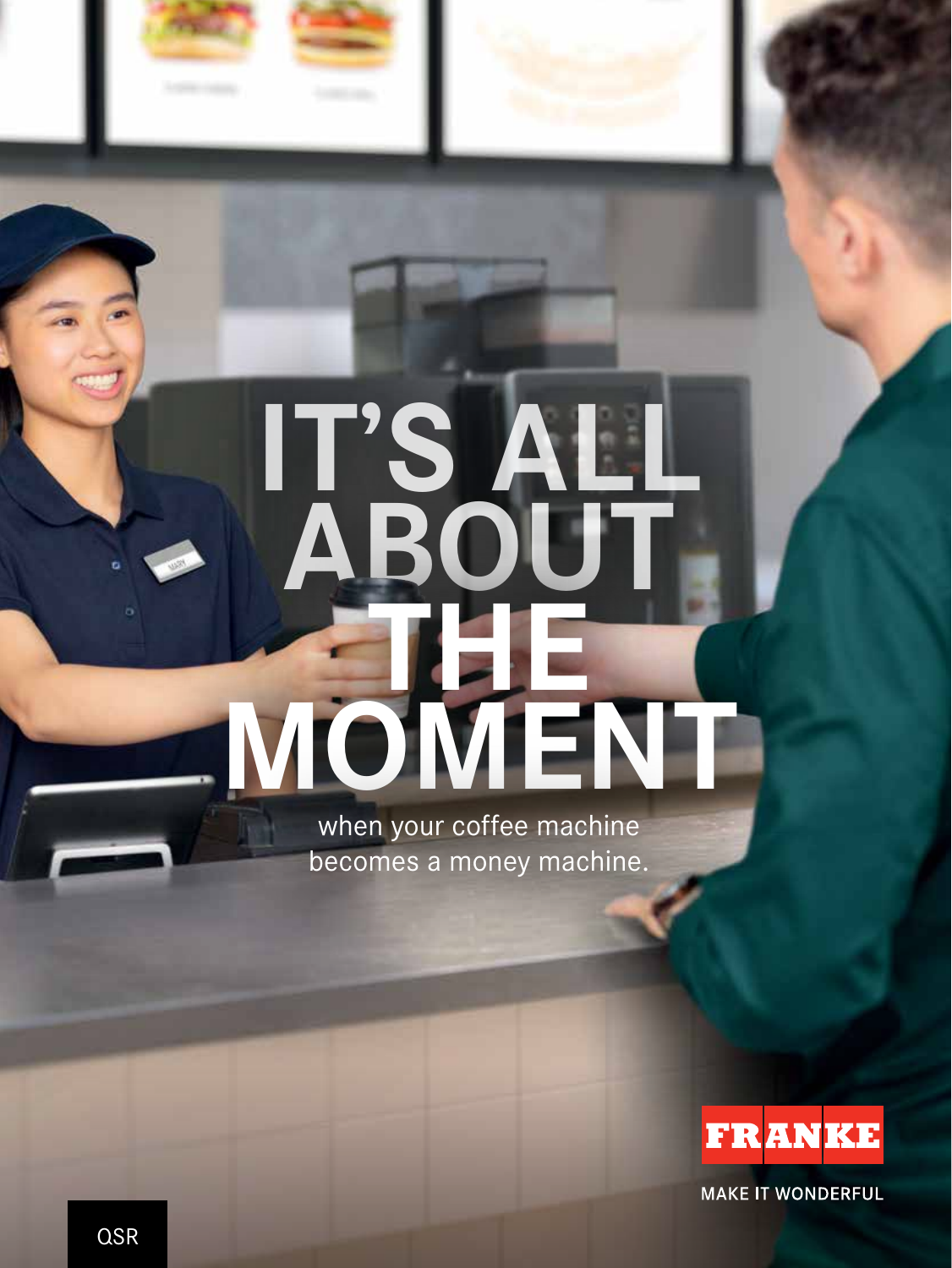The rising demand for coffee has created a tremendous opportunity for quick service restaurants (QSRs) to attract consumers and create top-quality experiences for them – ultimately leading to greater customer loyalty. It is an opportunity that has become even more apparent as consumers increasingly look for locations that offer:



**With more and more places like specialty coffee shops and convenience stores offering premium coffee, it's time QSRs give consumers more reason to visit.** 

### **A RISE IN COFFEE CONSUMPTION AND CONSUMER EXPECTATIONS**

#### **CHOICE**

Today's coffee consumers want a large variety of beverages to choose from – often expecting barista-like milk foam and espresso rather than just a simple filter coffee.



#### **QUALITY**

A growing specialty coffee market means your customers expect high in-cup-quality – no matter where they buy it.



#### **CONVENIENCE**

As out-of-home consumption continues to rise, consumers demand coffee quickly and conveniently when they are on the go.



#### **CONSISTENCY**

Customers demand consistently high in-cup-quality and taste from a QSR – no matter which country or location they visit, or who prepares their order.

### **GIVING YOU THE OPPORTUNITY TO PERFORM AT YOUR VERY BEST**

Growing competition and customer demands mean that standing out from the crowd can be a challenge. Thanks to our expertise and experience within the coffee industry, we understand your situation. It's why you can trust us to provide reliable coffee solutions – from consistently high in-cup-quality all the way to our customer service. Not only that, we can also configure our solutions based on the number and specific requirements of your locations.

#### **You need a partner that can help your business perform at its best.**

By giving you the opportunity to offer the best customer experiences again and again, we help you retain customers – boosting your profitability and operational efficiency in the process. As your partner, we are always there for you – from the first consultation to the installation – and every day after that.

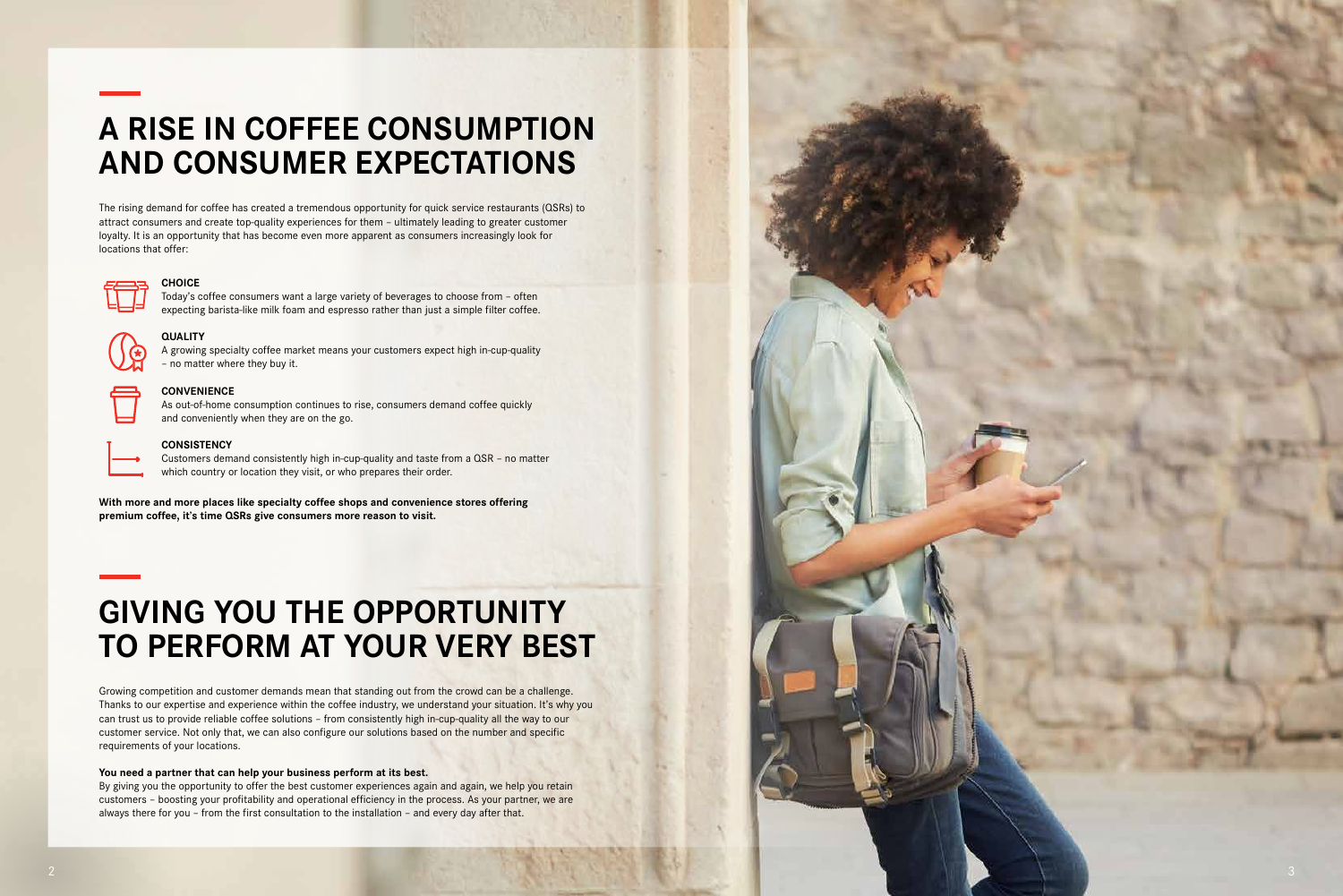## **THE MOMENT** IT'S ALL ABOUT

At Franke, we think coffee is about more than beans and machines.

It's about the moment you create an amazing coffee experience at your QSR for new and returning customers. Or the moment you feel confident to serve a line of guests first thing in the morning with drinks from your breakfast menu. It's also about the moment your staff can take an order while your machine prepares the perfect cup of coffee for the previous customer. Finally, it's about the moment you expand your business to new locations while maintaining that same high in-cup-quality.

We have the experience and knowledge to help you achieve these moments, no matter the scale of your ambitions. Whatever business you are in, we know it's about more than coffee.

> It's all about the moment. **We can help you make it wonderful.**

4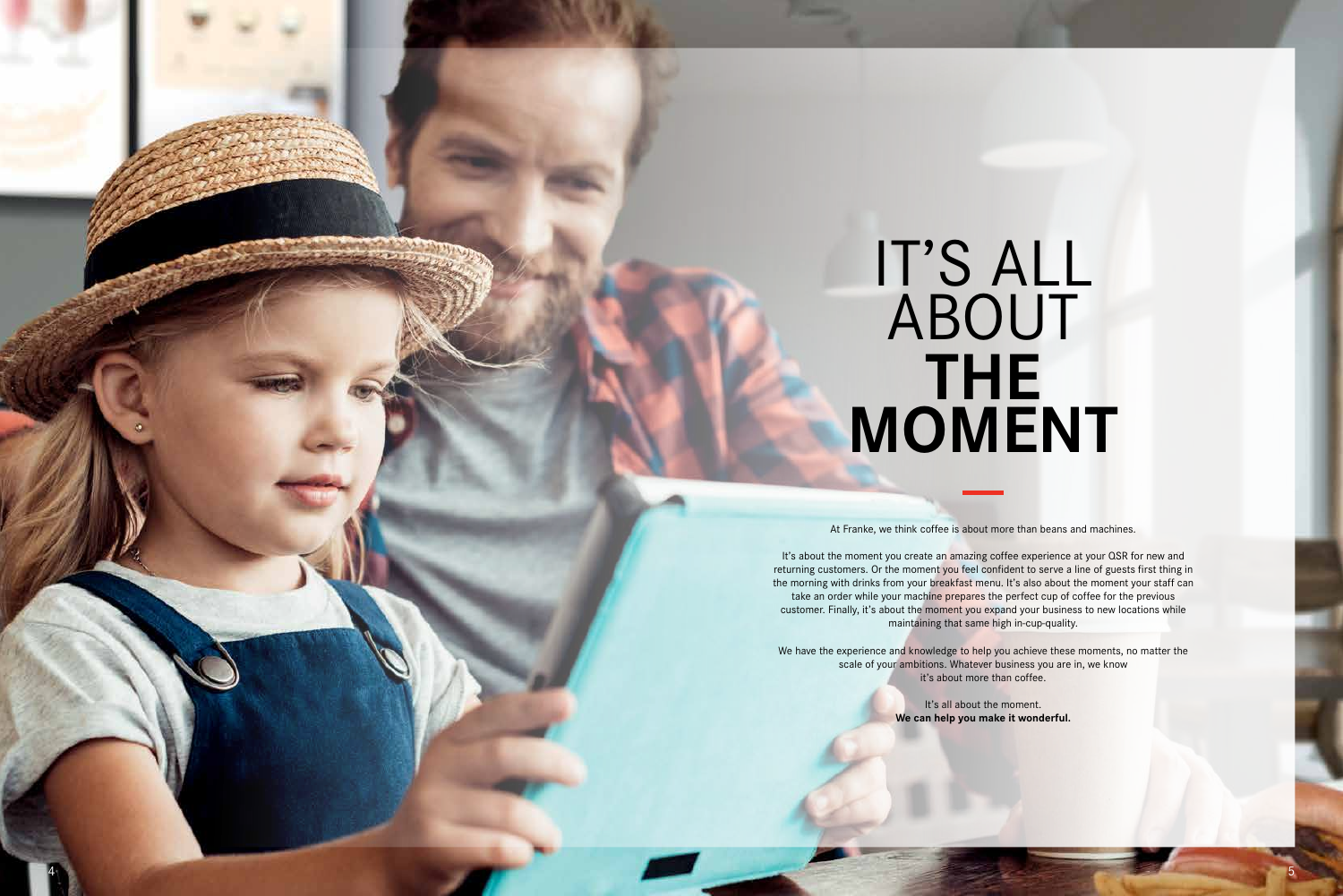Through years of experience working in the QSR industry, we provide market-leading coffee solutions that meet your specific business needs and help you overcome your challenges. Today, and for years to come.



### **PROVIDE YOUR CUSTOMERS AN OUTSTANDING EXPERIENCE THEY WON'T FORGET**

#### **OPERATE YOUR MACHINES WITH EASE**

Thanks to their unique, intuitive and interactive user interfaces and touch screens, our A-Line coffee machines can be easily operated, cleaned and maintained – reducing time spent educating staff. Additionally, with the employee training we offer, you can ensure everyone knows how to set up your machine to prepare the perfect cup of coffee.

Let your employees focus on face-to-face interactions with customers, safe in the knowledge your A-Line machine is preparing the perfect cup of coffee at the same time. This will reduce your overall costs and increase speed of delivery – no matter how many customers pass through.



#### **INCREASE SALES WITH THE HIGHEST IN-CUP-QUALITY**

In-cup-quality is one of the top drivers for attracting consumers to coffee establishments. With our iQFlow™ technology, coffee preparation has been revolutionized. Real-time extraction control allows you to design individual taste profiles and ensure consistently high quality, cup by cup.

#### **SERVE YOUR CUSTOMERS EFFICIENTLY**

#### **OFFER CONSISTENT EXPERIENCES – IN EVERY LOCATION**

Serve your customers consistently high in-cup-quality wherever and whenever they buy their coffee – and no matter who prepares it for them. This way, you can ensure your customers get accustomed to the distinct taste of your products and become long-term fans – no matter where in the world they visit a branch.

#### **REDUCE CHANGING COSTS**

Our A-Line machines are equipped with the same platform, user interface and design. By giving you the power to move between our coffee machines without the need to re-train your employees, you can save downtime costs and create an all-round smoother operation.

#### **WORK WITH A PARTNER YOU CAN ALWAYS RELY ON**



From our Swiss-manufactured machines and the consistently high in-cupquality coffee they produce, to the all-round customer service we provide – everything about our solutions is designed with reliability and operational efficiency in mind.

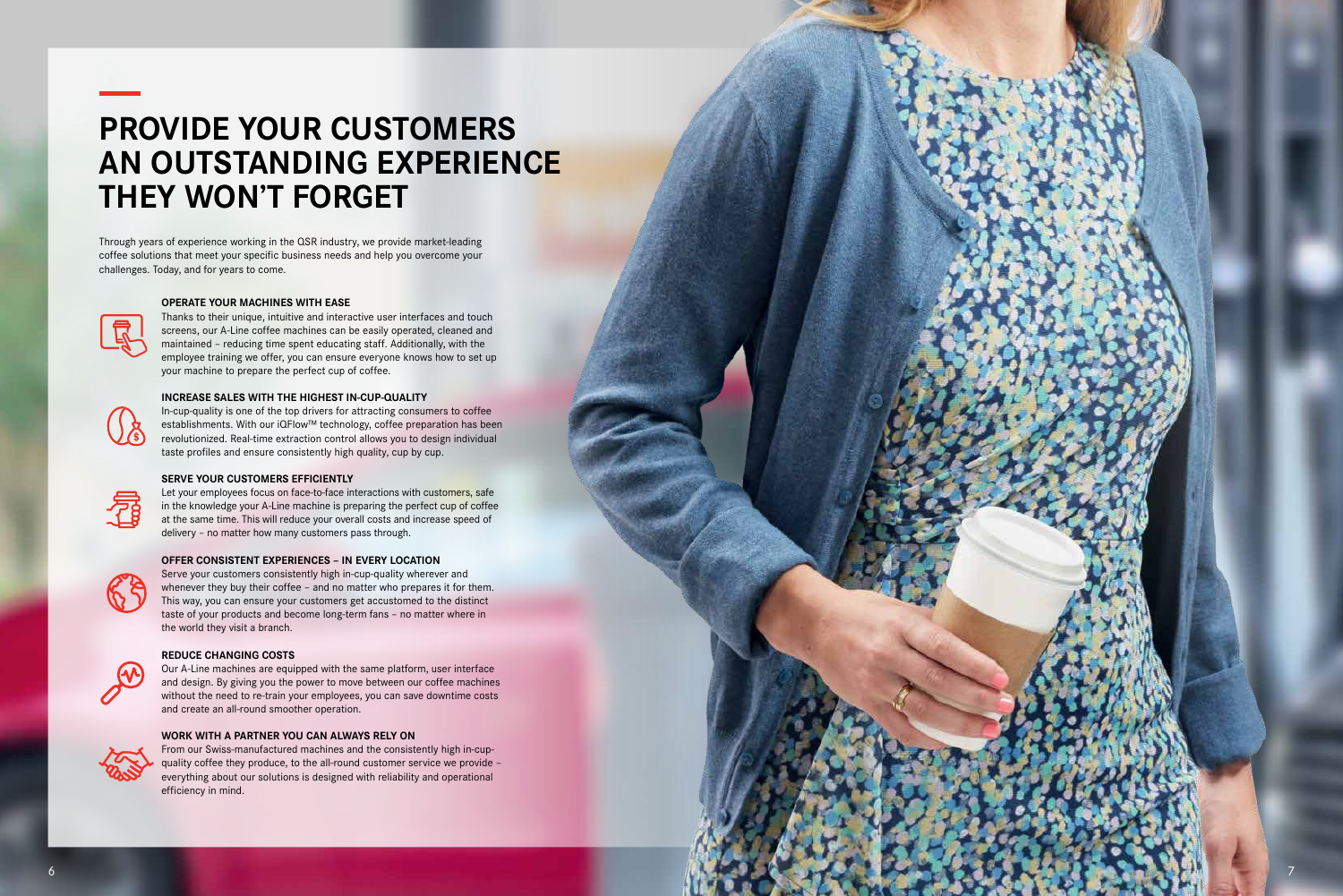Meet our A600 – all you need for perfect coffee.

The A600 is just one model within our outstanding A-line portfolio. To find out more please visit coffee.franke.com.

### **KEY FEATURES TO SUPPORT YOUR BUSINESS**

#### **MAKE CLEANING EASY**

With Franke's industry-leading automatic cleaning systems, your employees can focus on other tasks safe in the knowledge the A600 is operating within the strictest hygiene standards. Because a machine that is easy to care for and clean leads to more uptime – as well as reduced staff training and lower follow-up costs.

 $\bigcap$ 

#### **A FLEXIBLE SOLUTION**

Depending on your business needs, including the individual requirements of each location, the A600 can be configurated thanks to the wide range of additional specifications and add-ons we offer. Making sure your customers have a special coffee experience no matter which of your locations they visit. So whether you need a fridge, cup warmer or payment system – or even a smaller entry-level machine – we've got you covered.

**BEST-IN-CLASS USER INTERFACES AND SCREENS**  With our user-friendly touch screens, employees can easily find a customer's drink of choice or create customized beverages – leading to higher productivity and shorter queues.

#### **MEETING SPECIFIC MILK AND FOAM PREFERENCES**

With the fully automatic refrigerator unit, you can include various types of milk or milk alternatives. And thanks to the FoamMaster™, you have unlimited and programmable foam consistencies – either hot or cold – to create the perfect drink for all individual preferences – using various milk types.

**SWISS-MADE QUALITY**

Top quality, great reliability, and the highest

 $\overline{O}$ - C

FRANKE

technological standards: it's what our Swiss-made coffee solutions stand for, guaranteeing you the

greatest return on your investment.

#### **OFFERING MORE VARIETY**

With its unique Flavor Station, you can offer customers up to three different flavors – all of which come with the same level of quality and consistency thanks to our automatic dosing station.

#### **CREATING THE HIGHEST IN-CUP-QUALITY**

iQFlow™ is a groundbreaking innovation that provides unrivaled in-cup-quality. It extracts more flavor throughout the entire extraction process than any other traditional espresso extraction system and ensures consistently high in-cup-quality no matter how much pressure you are under.



#### **DESIGNS THAT MATCH YOUR INTERIOR**

We only use the best materials in our Swiss designs, resulting in coffee machines that are as much a treat to look at as they are to use – and which can blend perfectly into your restaurant design or act as an inviting focal point.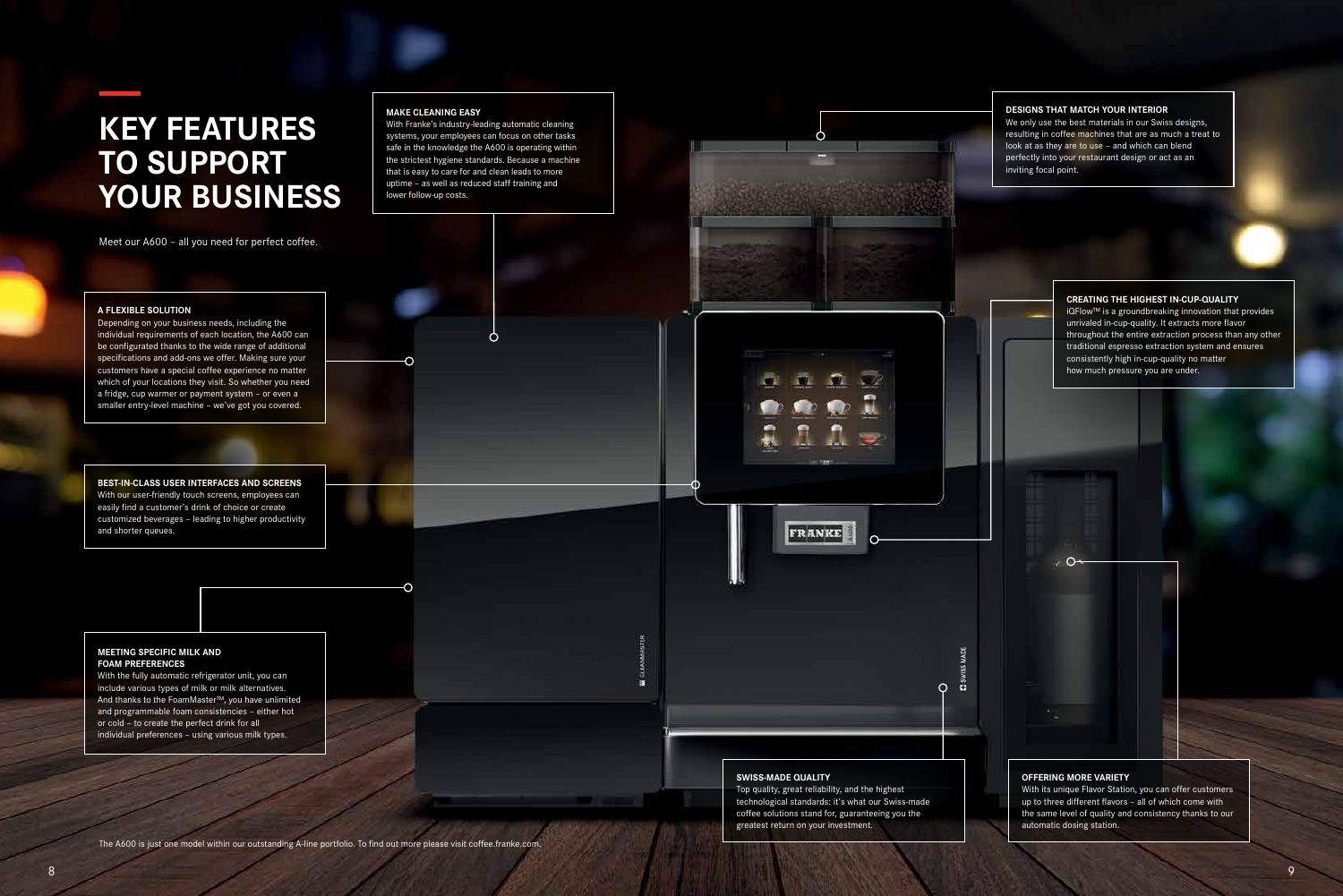Franke Digital Services provide insights and control crucial to in-cup-quality, profit and machine uptime.

Get a clear view of your coffee machine fleet with key information on commercial and operational performance in areas such as drink sales, cleaning discipline, and stock levels. Through remote monitoring and virtual support, we keep your coffee flowing.

#### **TRANSPARENCY – ANYTIME AND ANYWHERE**

#### **OUTSTANDING PERFORMANCE AND EXPERIENCE**

Manage your coffee machine fleet remotely and operate a faster, more cost-effective business. With Franke, you have the ability to change drink menus and run seasonal promotions without the need for site visits. Furthermore, value-added services such as loyalty programs can be integrated easily by connecting to the Franke cloud.

We believe it's our mission to ensure your coffee business remains reliable day in and day out, which is why we know you don't just need a great coffee machine. **You need a partner that can be there for you through every step of your journey.** 



At Franke, we are committed to the continuous development of our Digital Services to meet ever-evolving customer needs. With our scalable and open architecture, we can create sustainable value for you and your customers. Today and tomorrow.

### **YOUR COFFEE MACHINE FLEET – DIGITALLY ENHANCED**

### **YOUR AMBITIONS ARE OUR SERVICE BENCHMARKS**

#### **A SMOOTH START TO A BETTER FUTURE**

To ensure your customers always receive the highest in-cup-quality and service, our technicians will program your coffee machine to match your needs. And, with the employee training we offer, we ensure all your staff know how to set up, use and clean your coffee machines.



**CUSTOMER SERVICE AVAILABLE FOR YOU WHATEVER YOUR NEEDS** Our machines are built to last. However, should you need assistance, our certified partners and global service network are ready to help you with any challenges – or to carry out regular maintenance checks.